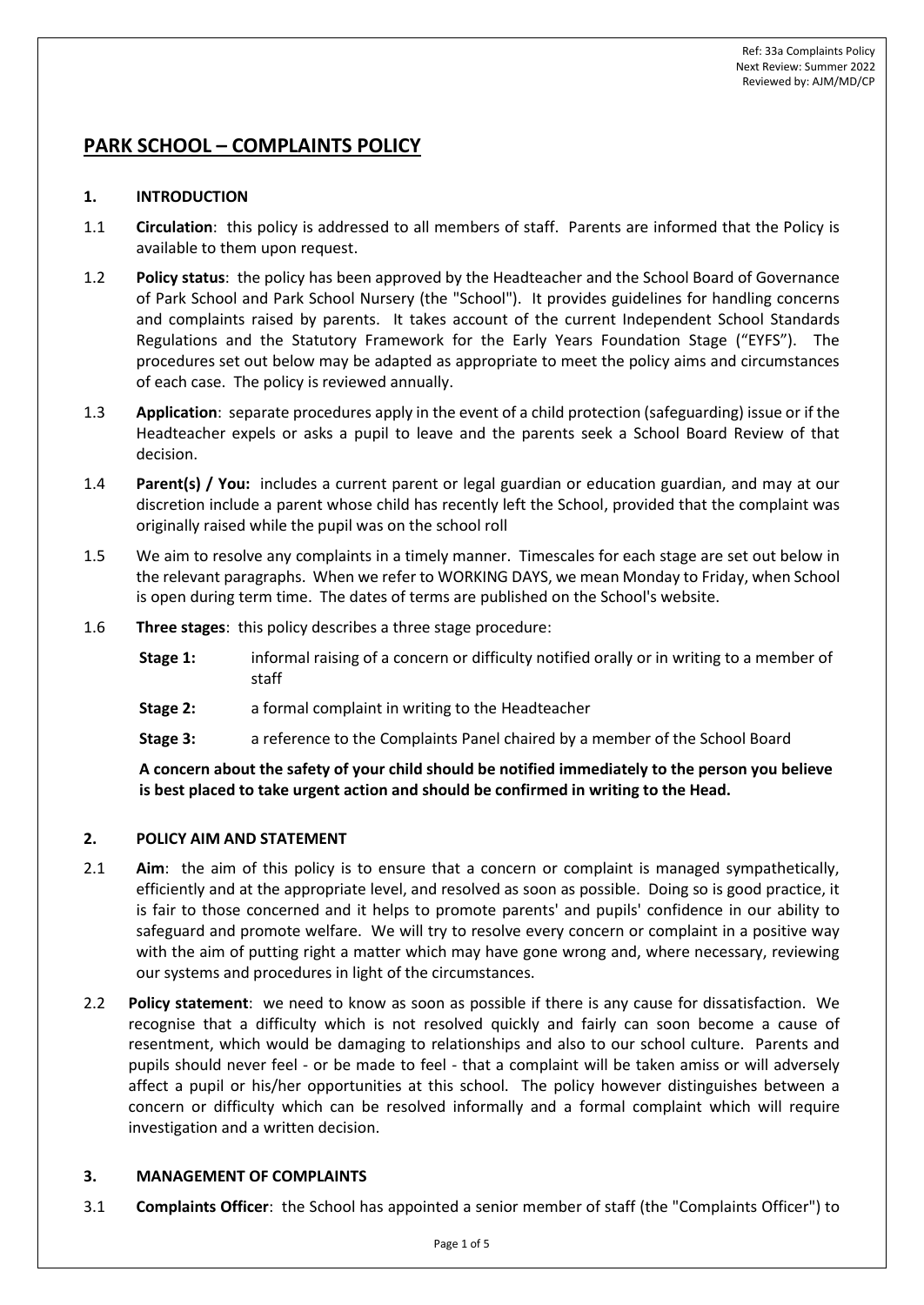be responsible for investigating and resolving complaints. At present the Complaints Officer is the School Bursar. If the Complaints Officer is unavailable or is the subject of the complaint, his/her duties will be carried out by the Headteacher or another senior member of staff. The main responsibilities of the Complaints Officer are to:

- 3.1.1 be the first point of contact while the matter remains unresolved and to keep records;
- 3.1.2 co-ordinate the complaints procedures in School;
- 3.1.3 maintain an on-going training programme for all School employees in relation to complaints;
- 3.1.4 monitor the keeping, confidentiality and storage of records in relation to complaints;
- 3.1.5 regularly review concerns and complaints with the Headteacher
- 3.2 **Concerns & complaints Log:** Formal concerns or complaints notified to a member of staff will be noted, together with action taken, in an electronic log kept by the Headteacher and Bursar.
- 3.3 Written complaints about the fulfilment of the EYFS requirements are always investigated under the formal complaints process and the complainant notified of the outcome of the investigation within 28 days.
- 3.4 All parents in the School are provided with notification that this Complaints Policy is available to them and this policy is available on the School website .Parents are also given details of how to contact Ofsted and ISI if they have a complaint that has not concluded to their satisfaction through the School's complaints procedure.

# **4. STAGE 1: CONCERNS AND DIFFICULTIES**

- 4.1 **Concerns**: we expect that most concerns, where a parent seeks intervention, reconsideration or some other action to be taken, can be resolved informally. Examples might include a dissatisfaction about some aspect of teaching or pastoral care, or about allocation of privileges or responsibilities, or about a timetable clash or some other aspect of the School's systems or equipment, or a billing error.
- 4.2 **Notification**: please raise the concern initially as follows:
	- **4.2.1** education issues if the matter relates to the classroom, the curriculum or special educational needs, please speak or write to the Class Teacher or Headteacher as appropriate.
	- **4.2.2** pastoral care for concerns relating to matters outside the classroom, please speak or write to the Headteacher or School Bursar.
	- **4.2.3** disciplinary matters a problem over any disciplinary action taken or a sanction imposed should be raised first of all with the member of staff who imposed it, and, if not resolved, with the Headteacher.
	- **4.2.4** financial matters a query relating to fees or extras should be addressed to the Bursar.
- 4.3 **Acknowledgement**: we will acknowledge concerns raised by telephone, e-mail or letter within two working days of receipt during term time and as soon as practicable in the holidays. We will always endeavour to resolve a concern amicably and promptly.
- 4.4 **Unresolved concerns**: a concern which the complainant feels has not been resolved by informal means within 15 working days should be notified in writing as a formal complaint which will be dealt with in accordance with Stage 2 below.

# **5. STAGE 2: FORMAL COMPLAINT**

5.1 **Notification**: an unresolved concern under Stage 1, or a complaint which needs investigation, or a dissatisfaction with some aspect of the School's policies, procedures, management or administration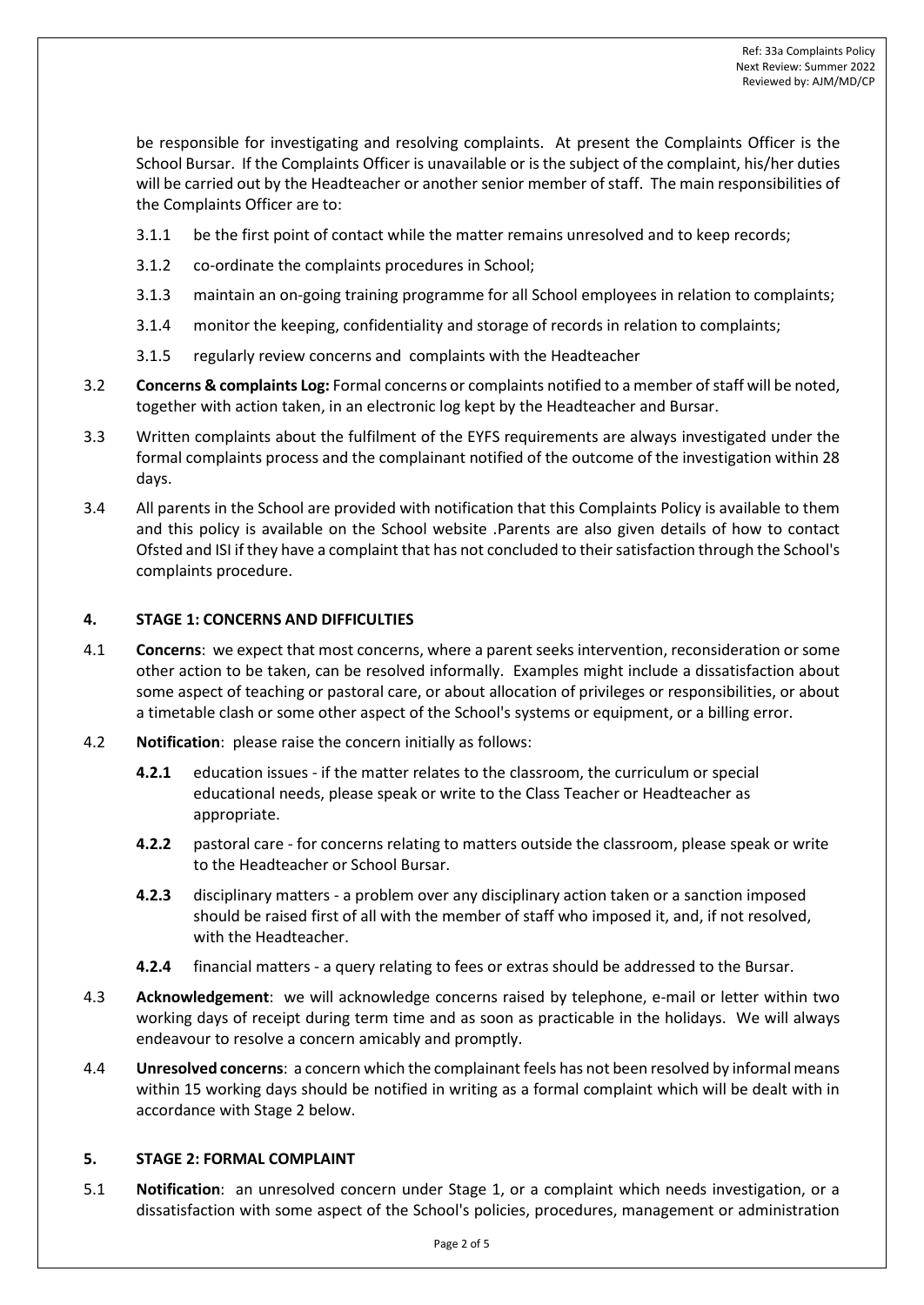should be set out in writing with full details and sent with all relevant documents and your full contact details in an envelope addressed to the Headteacher. Your complaint will be acknowledged by telephone or in writing within two working days during term time, indicating the action that is being taken and the likely time scale. A Complaints Form will be completed and sent to the Complaints Officer.

- 5.2 **Investigation**: the Complaints Officer will ask a senior member of staff to act as "investigator" and/or may involve one or more of the School Board. The investigator/s may request additional information from you and will probably wish to speak to you personally and to others who have knowledge of the circumstances. The outcome of the investigation will be reported to the Headteacher who will then notify you in writing of her decision and the reasons for it within 10 working days of receipt of the complaint. Where there are exceptional circumstances resulting in a delay, the parents will be notified of this and informed of the new timescales as soon as possible. Written records will be kept of all meetings and interviews held in relation to your complaint.
- 5.3 Please note that any complaint received within one month of the end of a term or half term is likely to take longer to resolve owing to the presence of school holidays and the unavailability of personnel required for the investigation to be undertaken properly.
- 5.4 If a parent is dissatisfied with the Headteacher's decision, the parent can request the complaint be referred to the Complaints Panel under Stage 3.

# **6. STAGE 3: REFERENCE TO THE COMPLAINTS PANEL**

- 6.1 If you are dissatisfied with the Headteacher's decision under Stage 2, you may request in writing that your complaint be reviewed by the Complaint's Panel. We have constituted a Complaints Panel ("the Panel") comprising two School Board members and a member who is independent of the governance, management and running of the School.
- 6.2 A Complaints Panel hearing is a review of the decisions taken at Stage 2 by the Headteacher. The Panel will not consider any new areas of complaint which have not been previously raised as part of the complaints procedure. The role of the Panel is to establish the facts surrounding the complaints that have been made by considering:
	- (a) the documents provided by both parties and
	- (b) any representations made by the parents and the Headteacher

and to reach a decision on the balance of probabilities as to whether each complaint is made out in whole or in part.

It is not within the powers of the Panel to make any financial award, nor to impose sanctions on staff, pupils or parents. The Panel may make recommendations to the School on these matters or any other issues as appropriate.

- 6.3 **Notification**: to request a hearing before the Complaints Panel please write to the Chairman of the School Board within seven working days of the decision complained of. Your request will only be considered if you have completed the procedures at Stages 1 & 2. Please ensure that a copy of all relevant documents and your full contact details accompany your letter to the Chairman. Please state in your letter the outcome that you desire and all the grounds of your complaint. Please also send the Bursar copies of any documents you hold which relate to the complaint and a list of documents in the School's possession and wish the Panel to see. The Chairman will acknowledge your request in writing within four working days.
- 6.4 **Convening the Panel**: Chairman of the School Board will convene the Complaints Panel as soon as is reasonably practicable, usually within 15 working days of receipt of the request, but the Panel will not normally sit during half terms or School holidays. The Panel will consist normally of a minimum of three individuals who have no detailed prior knowledge of the circumstances of the complaint. One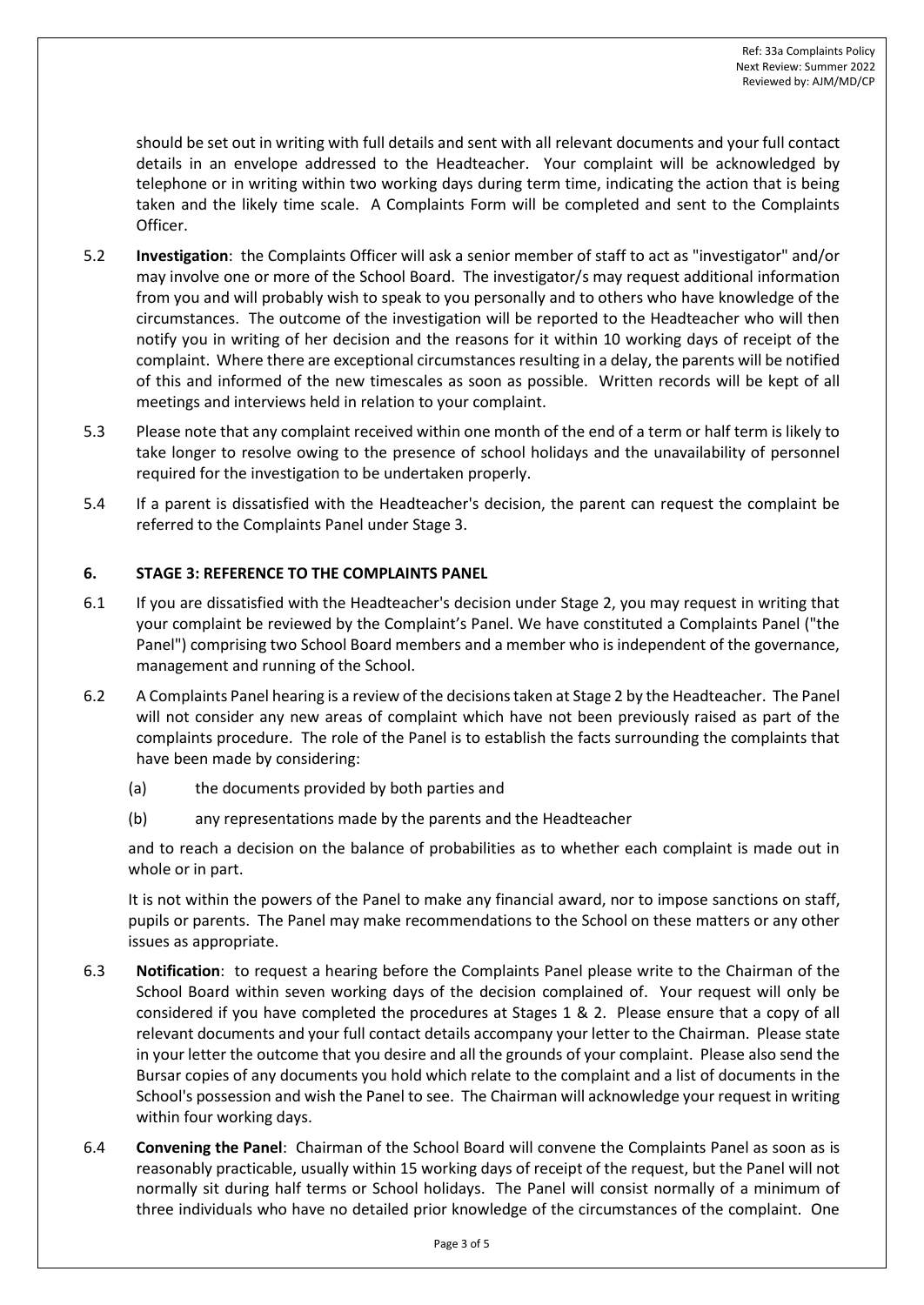member of the Panel shall be independent of the management and running of the School. You may ask who has been appointed to sit on the Panel.

- 6.5 **Notice of hearing**: as soon as is reasonably practicable, the Chairman of the School Board will send you written notification of the date, time and place of the hearing together with brief details of the Panel members who will hear it. Copies of any additional documents you wish the Panel to consider should be sent to the Bursar at least five working days prior to the hearing.
- 6.6 **Attendance**: you will be asked to attend the hearing and may be accompanied by one other person such as a relative or friend. The Panel hearing is not a legal proceeding and so legal representation is not necessary. If you do wish to be accompanied by a legally qualified person, you must notify the Bursar of this at least seven days before the hearing. Parents should note that the Panel will wish to speak to the parents directly and this person will not be permitted to act as an advocate. The Chairman of the School Board will circulate a copy of the bundle of documents to be considered by the Panel to all parties at least three working days prior to the hearing.
- 6.7 **Chairman of the Panel**: the hearing will be chaired by one member of the Panel (chosen by themselves) and will be conducted in an informal manner.
- 6.8 **Hearing**: all statements made at the hearing will be unsworn. All present will be entitled, should they wish, to write their own notes for reference purposes. The Chairman may direct that the hearing is minuted by the Clerk to the Board of Governance. The Panel will be under no obligation to retain these minutes thereafter, nor will these minutes be circulated after the meeting
- 6.9 **Evidence**: the Chairman will conduct the hearing in such a way as to ensure that all those present have the opportunity of asking questions and making comments in an appropriate manner. The hearing is not a legal proceeding and the Panel shall be under no obligation to hear oral evidence from witnesses but may do so and/or may take written statements into account.
- 6.10 **Conduct**: all those attending the hearing are expected to show courtesy, restraint and good manners or, after due warning, the hearing may be adjourned or terminated at the discretion of the Chairman. If terminated, the original decision will stand. Any person who is dissatisfied with any aspect of the way the hearing is conducted must say so before the proceedings go any further and his/her comment will be minuted.
- 6.11 **Adjournment**: the Chairman may at his/her discretion, adjourn the hearing for further investigation of any relevant issue. This may include an adjournment to take legal advice.
- 6.12 **Decision**: after due consideration of the matters discussed at the hearing, the Panel shall reach a Decision. The Panel's decision shall be confirmed in writing to the parties within seven working days of the hearing. Reasons for the Decision will be given. The Decision may include recommendations and will be sent to you, the Chairman of the School Board, the Headteacher and, where relevant, any person about whom the complaint has been made. The decisions, findings and any recommendations will also be available for inspection on the School premises by the Proprietor (Park School Bournemouth Ltd and its Directors) and Headteacher. The completion of Stage 3 represents the conclusion of the School's complaints procedure.
- 6.13 **Private proceeding**: a hearing before the Complaints Panel is a private proceeding. No notes or other records or oral statements about any matter discussed in or arising from the proceeding shall be made available directly or indirectly to the press or other media.
- 6.14 **Confidentiality**: a written record will be kept of all complaints and their resulting actions whether they were resolved at Stage 1, 2 or 3. The number of formal complaints registered during the preceding School year will be supplied to parents on request. Correspondence, statements and records relating to individual complaints along with a record of action taken by the School as a result ( whether or not the complaint is upheld) will be kept confidential except where disclosure is required in the course of a school's inspection or under other legal authority.